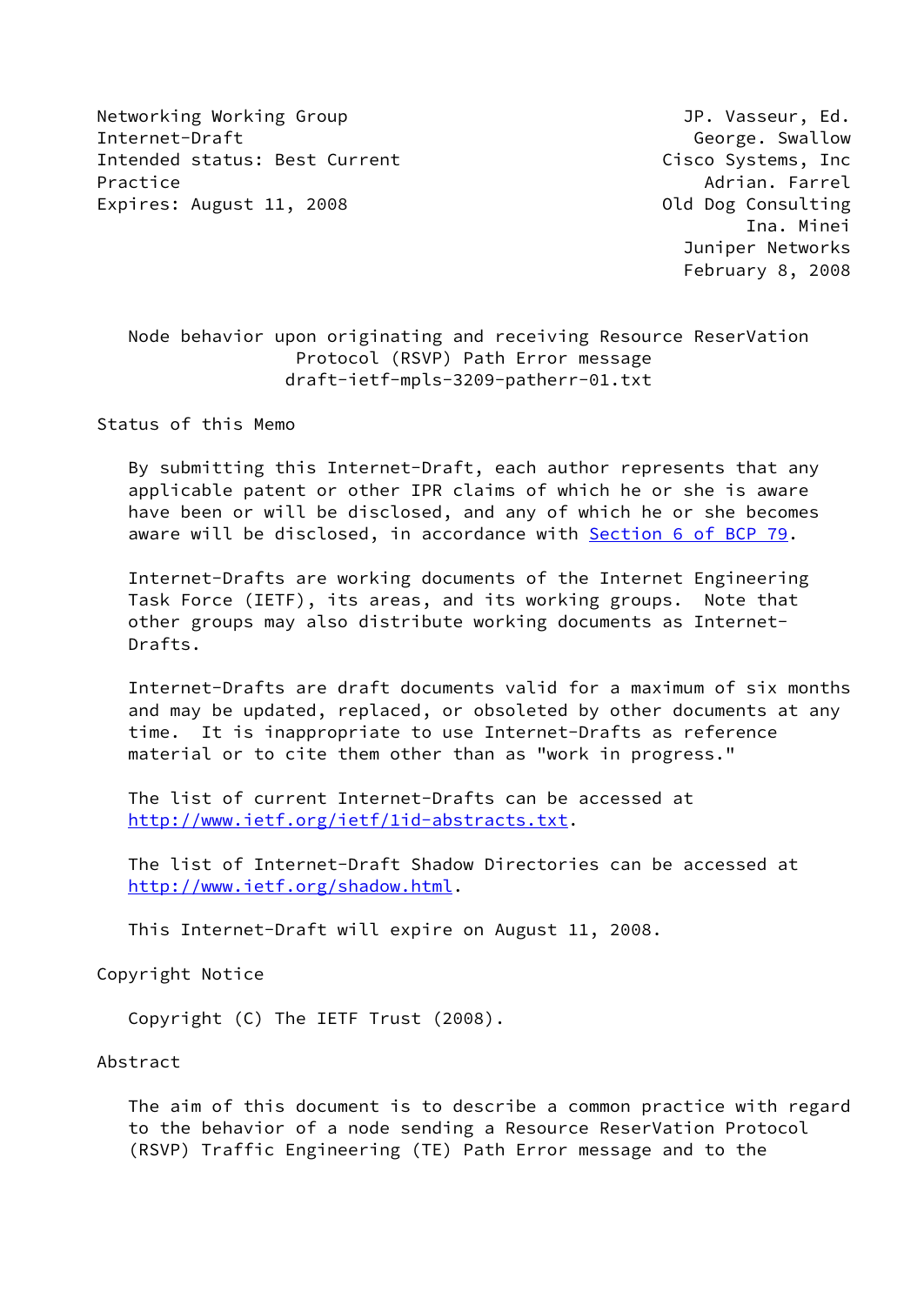Internet-Draft [draft-ietf-mpls-3209-patherr-01.txt](https://datatracker.ietf.org/doc/pdf/draft-ietf-mpls-3209-patherr-01.txt) February 2008

 behavior of a node receiving an RSVP Path Error message for a preempted Multi-Protocol Label Switching (MPLS) Traffic Engineering Label Switched Path (TE LSP). This document does not define any new protocol extensions.

Requirements Language

 The key words "MUST", "MUST NOT", "REQUIRED", "SHALL", "SHALL NOT", "SHOULD", "SHOULD NOT", "RECOMMENDED", "MAY", and "OPTIONAL" in this document are to be interpreted as described in [RFC 2119 \[RFC2119](https://datatracker.ietf.org/doc/pdf/rfc2119)].

# Table of Contents

| 1.1. Behavior at Detecting Nodes 4                                    |  |
|-----------------------------------------------------------------------|--|
| 1.2. Behavior at Receiving Nodes 4                                    |  |
|                                                                       |  |
| 2. RSVP PathErr Messages For a Preempted TE LSP 5                     |  |
|                                                                       |  |
|                                                                       |  |
|                                                                       |  |
|                                                                       |  |
| Intellectual Property and Copyright Statements $\ldots \ldots \ldots$ |  |
|                                                                       |  |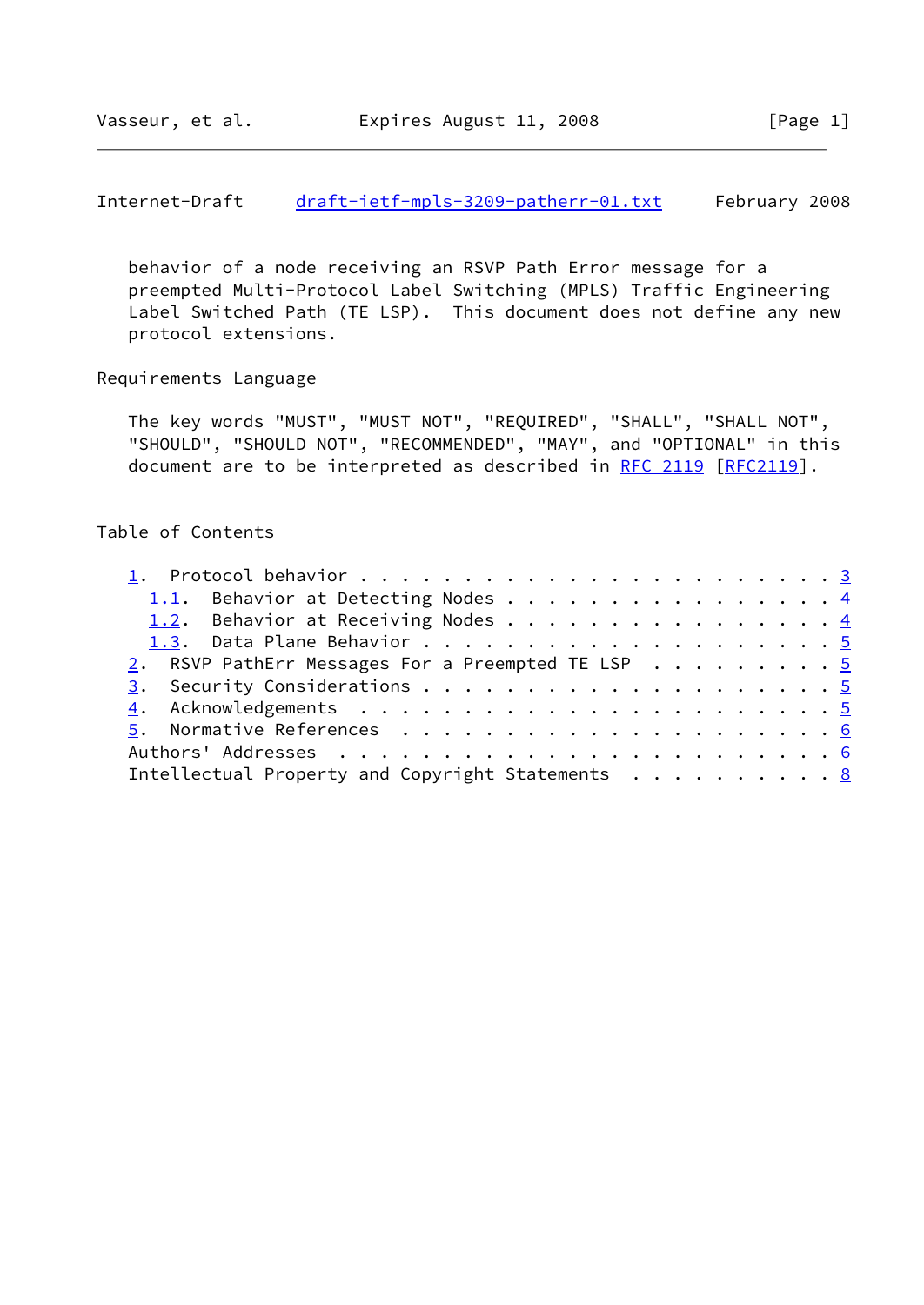Vasseur, et al. **Expires August 11, 2008** [Page 2]

<span id="page-2-1"></span>Internet-Draft [draft-ietf-mpls-3209-patherr-01.txt](https://datatracker.ietf.org/doc/pdf/draft-ietf-mpls-3209-patherr-01.txt) February 2008

<span id="page-2-0"></span>[1](#page-2-0). Protocol behavior

 [RFC2205] defines two RSVP error message types: PathErr and ResvErr that are generated when an error occurs. Path Error Messages (PathErr) are used to report errors and travel upstream toward the head-end of the flow. Resv Error messages (ResvErr) travel downstream toward the tail-end of the flow.

 This document describes only PathErr message processing for the specific case of a preempted Traffic Engineering Label Switched Path (TE LSP) where the term preemption is defined in [\[RFC3209](https://datatracker.ietf.org/doc/pdf/rfc3209)]. PathErr messages are routed hop-by-hop using the path state established when a Path message is routed through the network from the head-end to its tail-end.

As stated in [\[RFC2205](https://datatracker.ietf.org/doc/pdf/rfc2205)], PathErr messages do not modify the state of any node through which they pass; they are only reported to the head end of the TE LSP (Traffic Engineering Label Switched Path).

The format of the PathErr message as defined in [\[RFC2205](https://datatracker.ietf.org/doc/pdf/rfc2205)] is as follows:

 <PathErr message> ::= <Common Header> [ <INTEGRITY> ] <SESSION> <ERROR\_SPEC> [ <POLICY\_DATA> ...] [ <sender descriptor> ] <sender descriptor> ::= <SENDER\_TEMPLATE> <SENDER\_TSPEC> [ <ADSPEC> ]

 The ERROR\_SPEC object includes the IP address of the node that detected the error (Error Node Address), and specifies the error through two fields. The Error Code field encodes the category of the error, for example, Policy Control Failure or Unknown object class. The Error Value field qualifies the error code to indicate the error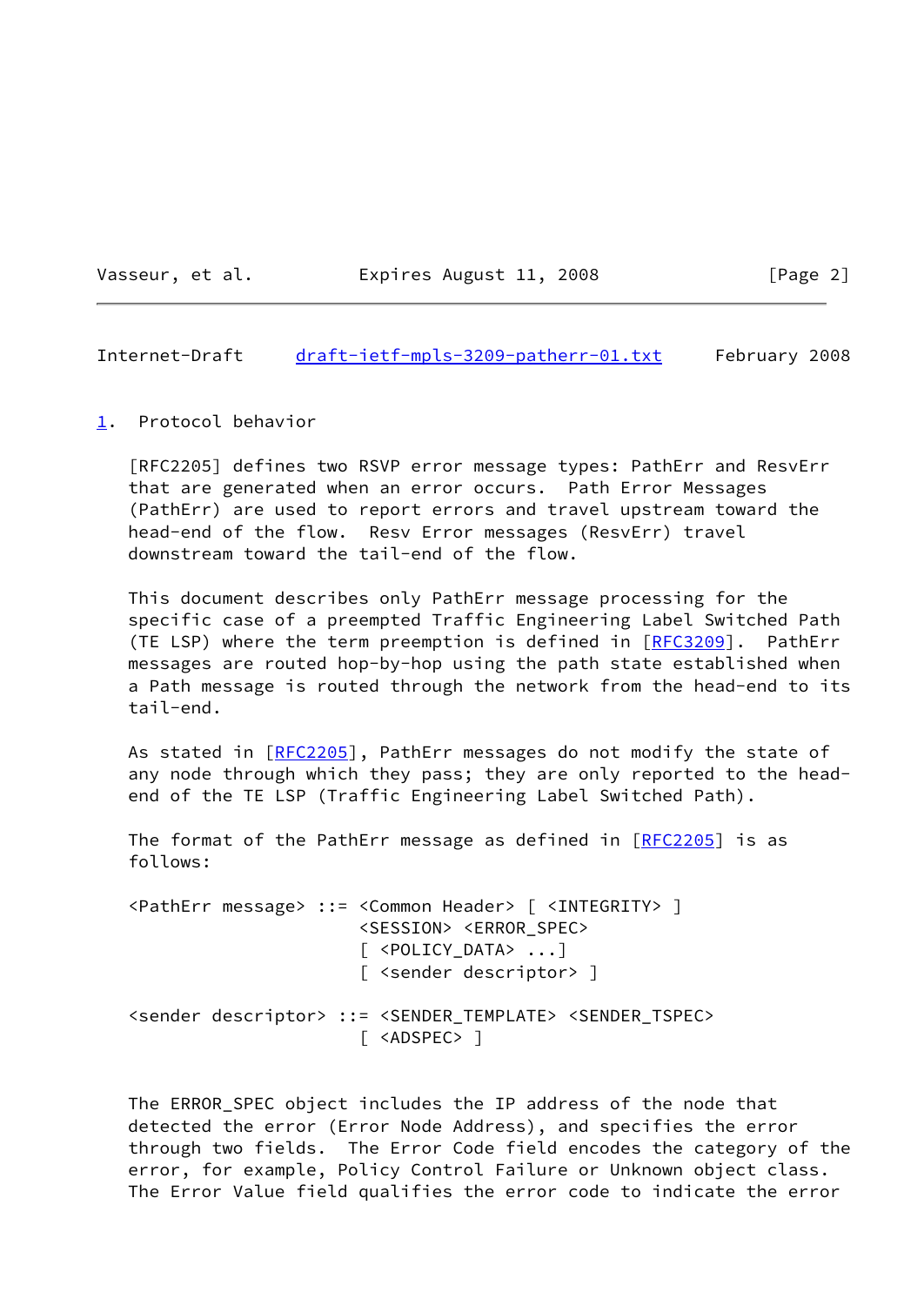with more precision. [[RFC3209](https://datatracker.ietf.org/doc/pdf/rfc3209)] extends RSVP as defined in [[RFC2205\]](https://datatracker.ietf.org/doc/pdf/rfc2205) for the management of Multi-Protocol Label Switching (MPLS) Traffic Engineered Label Switched Paths (TE-LSPs). [\[RFC3209](https://datatracker.ietf.org/doc/pdf/rfc3209)] specifies several additional conditions that trigger the sending of a RSVP PathErr message for which new error codes and error values have been defined that extend the list defined in [\[RFC2205](https://datatracker.ietf.org/doc/pdf/rfc2205)]. The exact circumstances under which a TE LSP is preempted and such PathErr messages are sent are defined in [\[RFC3209](https://datatracker.ietf.org/doc/pdf/rfc3209)] and will not be repeated here.

 Values for the Error Code and Error Value fields defined in [\[RFC2205](https://datatracker.ietf.org/doc/pdf/rfc2205)], [[RFC3209\]](https://datatracker.ietf.org/doc/pdf/rfc3209), and other documents are maintained in a

| Vasseur, et al. | Expires August 11, 2008 | [Page 3] |
|-----------------|-------------------------|----------|
|-----------------|-------------------------|----------|

<span id="page-3-1"></span>Internet-Draft [draft-ietf-mpls-3209-patherr-01.txt](https://datatracker.ietf.org/doc/pdf/draft-ietf-mpls-3209-patherr-01.txt) February 2008

registry by the IANA.

The error conditions fall into two categories:

- o Fatal errors represent disruptive conditions for a TE LSP,
- o Non-fatal errors are non-disruptive conditions which have occurred for this TE LSP

Additionally, PathErr messages may be used in two circumstances:

o During TE LSP establishment,

o After a TE LSP has been successfully established.

 Nodal behavior is dependent on which combination of the four cases listed above applies. The following sections describe the expected behavior at nodes that perform a preemption action for a TE LSP (and therefore report using error PathErr messages), and at nodes that receive PathErr messages. This text is a clarification and re- statement of the procedures set out in [\[RFC3209](https://datatracker.ietf.org/doc/pdf/rfc3209)] and does not define any new behavior.

<span id="page-3-0"></span>[1.1](#page-3-0). Behavior at Detecting Nodes

 In the case of fatal errors, the detecting node must send a PathErr message reporting the error condition, and must clear the corresponding Path and Resv (control plane) states. A direct implication is that the data plane resources of such a TE LSP are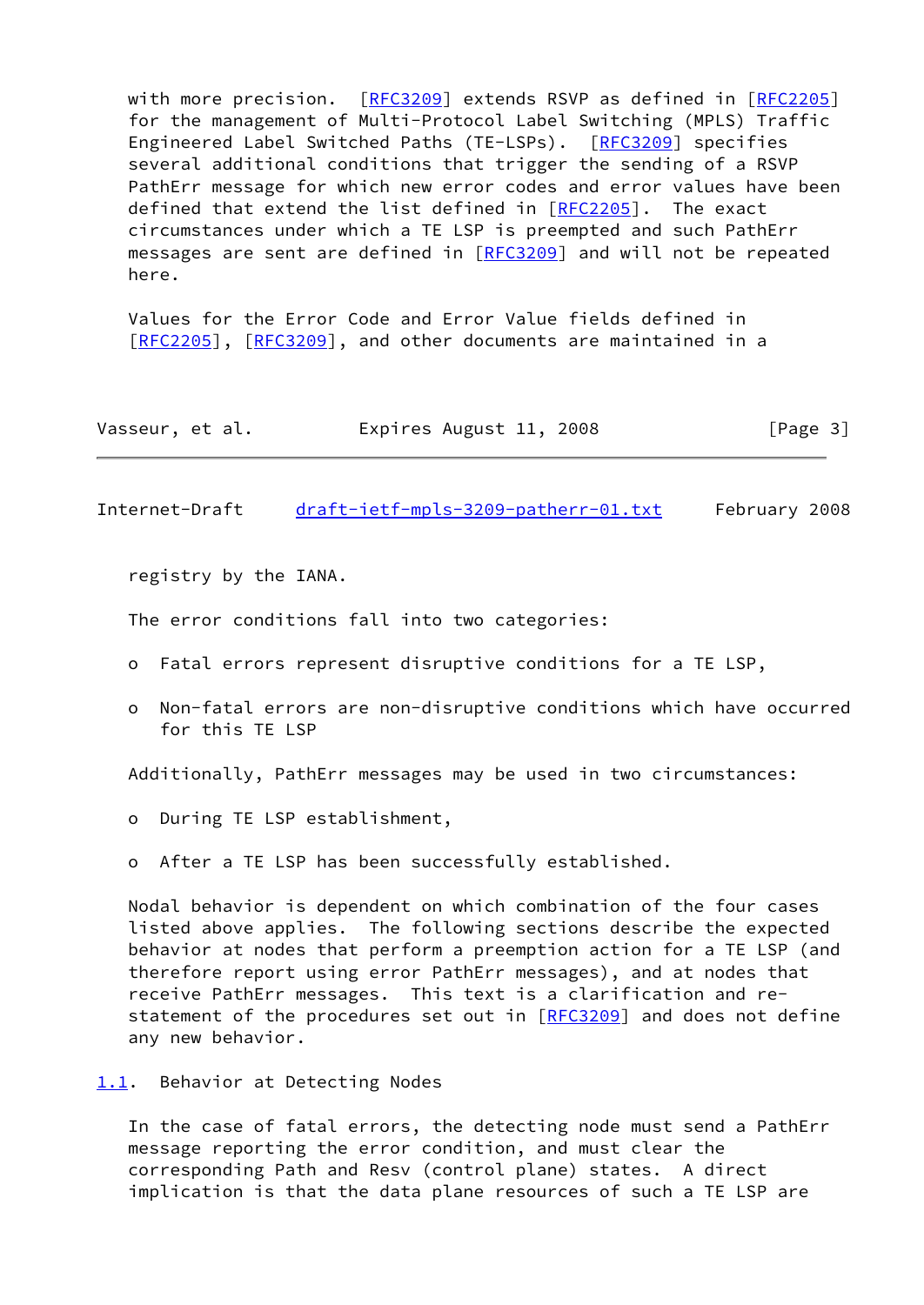also released, thus resulting in traffic disruption. It should be noted, however, that in fatal error cases, the LSP has usually already failed in the data plane, and traffic has already been disrupted. When the error arises during LSP establishment, the implications are different to when it arises on an active LSP since no traffic flows until the LSP has been fully established. In the case of non-fatal errors, the detecting node should send a PathErr message, and must not clear control plane or data plane state.

#### <span id="page-4-0"></span>[1.2](#page-4-0). Behavior at Receiving Nodes

 Nodes that receive PathErr messages are all of the nodes along the path of the TE LSP upstream of the node that detected the error. This includes the head-end node. In accordance with [\[RFC2205](https://datatracker.ietf.org/doc/pdf/rfc2205)] a node receiving a PathErr message takes no action upon it and consequently it must not clear Path or Resv control plane or data plane state. This is true regardless of whether the error condition reported by the PathErr is fatal or non-fatal. RSVP states should only be affected upon receiving a PathTear or ResvTear message, or in the

| Vasseur, et al. | Expires August 11, 2008 | [Page 4] |
|-----------------|-------------------------|----------|
|-----------------|-------------------------|----------|

<span id="page-4-2"></span>Internet-Draft [draft-ietf-mpls-3209-patherr-01.txt](https://datatracker.ietf.org/doc/pdf/draft-ietf-mpls-3209-patherr-01.txt) February 2008

 event of a Path or Resv state timeout. Further discussion of the processing of these events is outside the scope of this document. Note that [[RFC3473](https://datatracker.ietf.org/doc/pdf/rfc3473)] defines a Path\_State\_Removed flag in the ERROR SPEC object carried on a PathErr message. This field may be set to change the behavior of upstream nodes that receive the PathErr message. When set, the flag indicates that the message sender has removed Path state (and any associated Resv and data plane state) for the TE LSP. The message receiver should do likewise before forwarding the message, but may retain state and clear the flag before forwarding the message.

<span id="page-4-1"></span>[1.3](#page-4-1). Data Plane Behavior

 Any node clearing either or both the Path or the Resv state of a TE LSP MUST also free up the data plane resources allocated to the corresponding TE LSP.

<span id="page-4-3"></span>[2](#page-4-3). RSVP PathErr Messages For a Preempted TE LSP

Two Error-code can be used to report a preempted TE LSPs: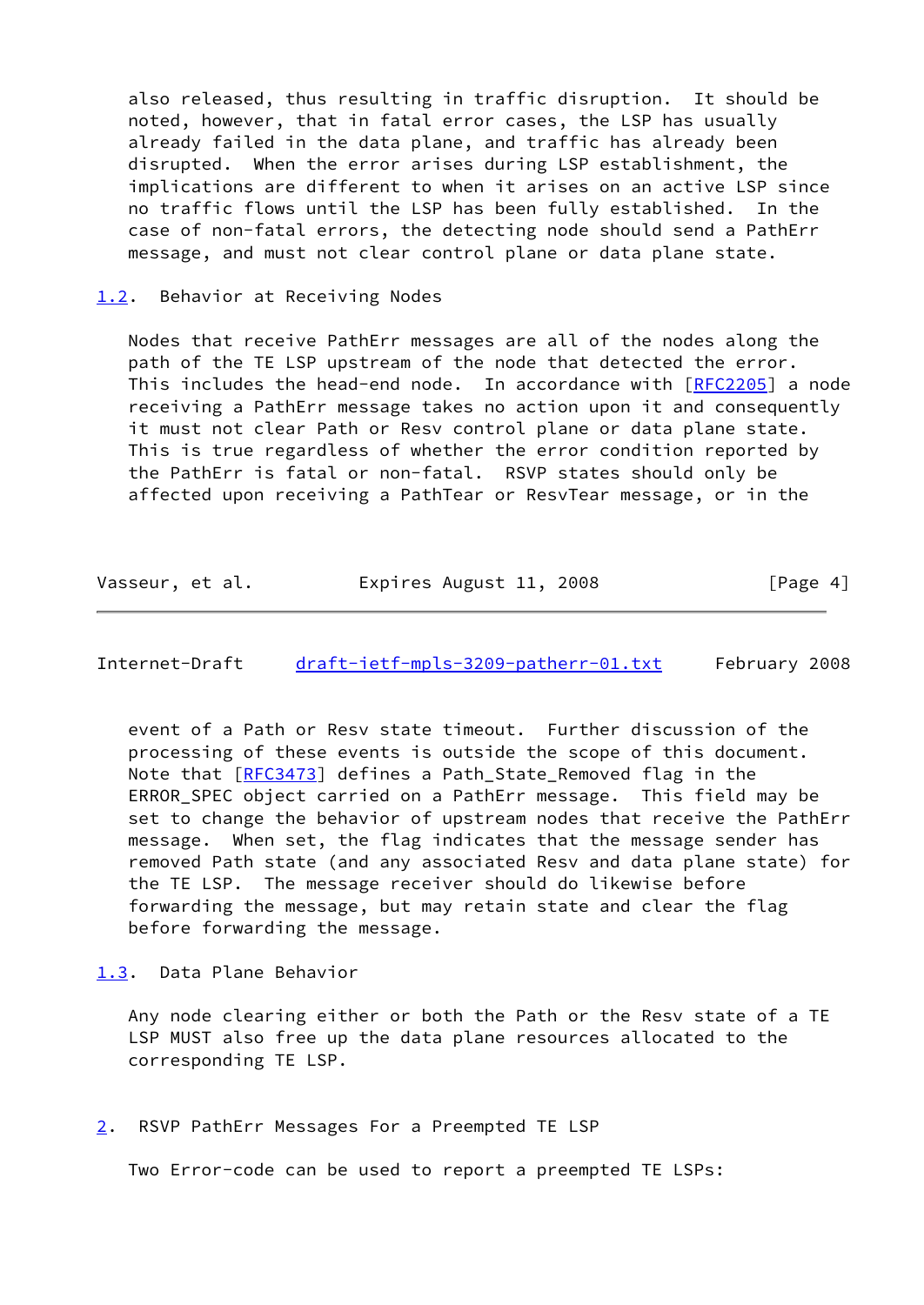- o As defined in [\[RFC2750](https://datatracker.ietf.org/doc/pdf/rfc2750)]: Error Code=2: "Policy Control Failure", Error Value=5 "Flow was preempted"
- o As defined in [\[RFC2205](https://datatracker.ietf.org/doc/pdf/rfc2205)], Error Code=12: "Service preempted"

In both cases, these are fatal errors.

<span id="page-5-0"></span>[3](#page-5-0). Security Considerations

 This document does not define any new procedures, but clarifies those defined in other documents where security considerations are already specified. This document does not raise specific security issues beyond those of existing MPLS-TE. By clarifying the procedures, this document reduces the security risk introduced by non-conformant implementations.

<span id="page-5-1"></span>[4](#page-5-1). Acknowledgements

 The author would like to thank Carol Iturralde, Ashok Narayanan, Rom Reuther and Reshad Rahman.

| Vasseur, et al. | Expires August 11, 2008 | [Page 5] |
|-----------------|-------------------------|----------|
|                 |                         |          |

<span id="page-5-3"></span>Internet-Draft [draft-ietf-mpls-3209-patherr-01.txt](https://datatracker.ietf.org/doc/pdf/draft-ietf-mpls-3209-patherr-01.txt) February 2008

# <span id="page-5-2"></span>[5](#page-5-2). Normative References

- [RFC2119] Bradner, S., "Key words for use in RFCs to Indicate Requirement Levels", [BCP 14](https://datatracker.ietf.org/doc/pdf/bcp14), [RFC 2119](https://datatracker.ietf.org/doc/pdf/rfc2119), March 1997.
- [RFC2205] Braden, B., Zhang, L., Berson, S., Herzog, S., and S. Jamin, "Resource ReSerVation Protocol (RSVP) -- Version 1 Functional Specification", [RFC 2205](https://datatracker.ietf.org/doc/pdf/rfc2205), September 1997.
- [RFC2750] Herzog, S., "RSVP Extensions for Policy Control", [RFC 2750,](https://datatracker.ietf.org/doc/pdf/rfc2750) January 2000.
- [RFC3209] Awduche, D., Berger, L., Gan, D., Li, T., Srinivasan, V., and G. Swallow, "RSVP-TE: Extensions to RSVP for LSP Tunnels", [RFC 3209](https://datatracker.ietf.org/doc/pdf/rfc3209), December 2001.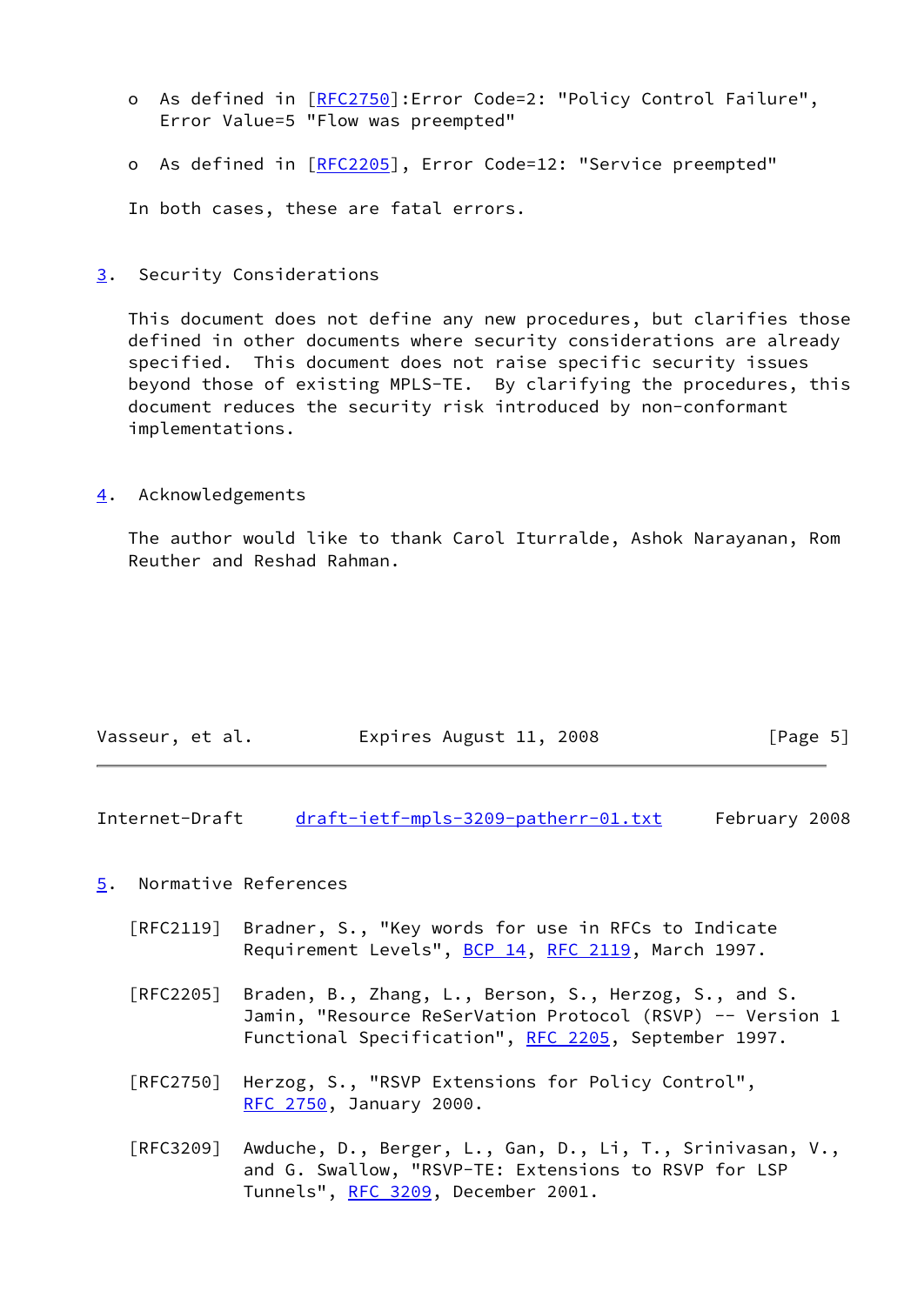[RFC3473] Berger, L., "Generalized Multi-Protocol Label Switching (GMPLS) Signaling Resource ReserVation Protocol-Traffic Engineering (RSVP-TE) Extensions", [RFC 3473](https://datatracker.ietf.org/doc/pdf/rfc3473), January 2003.

Authors' Addresses

 JP Vasseur (editor) Cisco Systems, Inc 1414 Massachusetts Avenue Boxborough, MA 01719 USA

Email: jpv@cisco.com

 George Swallow Cisco Systems, Inc 1414 Massachusetts Avenue Boxborough, MA 01719 USA

Email: swallow@cisco.com

 Adrian Farrel Old Dog Consulting

Email: adrian@olddog.co.uk

| Vasseur, et al.<br>Expires August 11, 2008<br>[Page 6] |  |
|--------------------------------------------------------|--|
|--------------------------------------------------------|--|

Internet-Draft [draft-ietf-mpls-3209-patherr-01.txt](https://datatracker.ietf.org/doc/pdf/draft-ietf-mpls-3209-patherr-01.txt) February 2008

 Ina Minei Juniper Networks 1194 North Mathilda Ave. Sunnyvale, 94089

Email: ina@juniper.net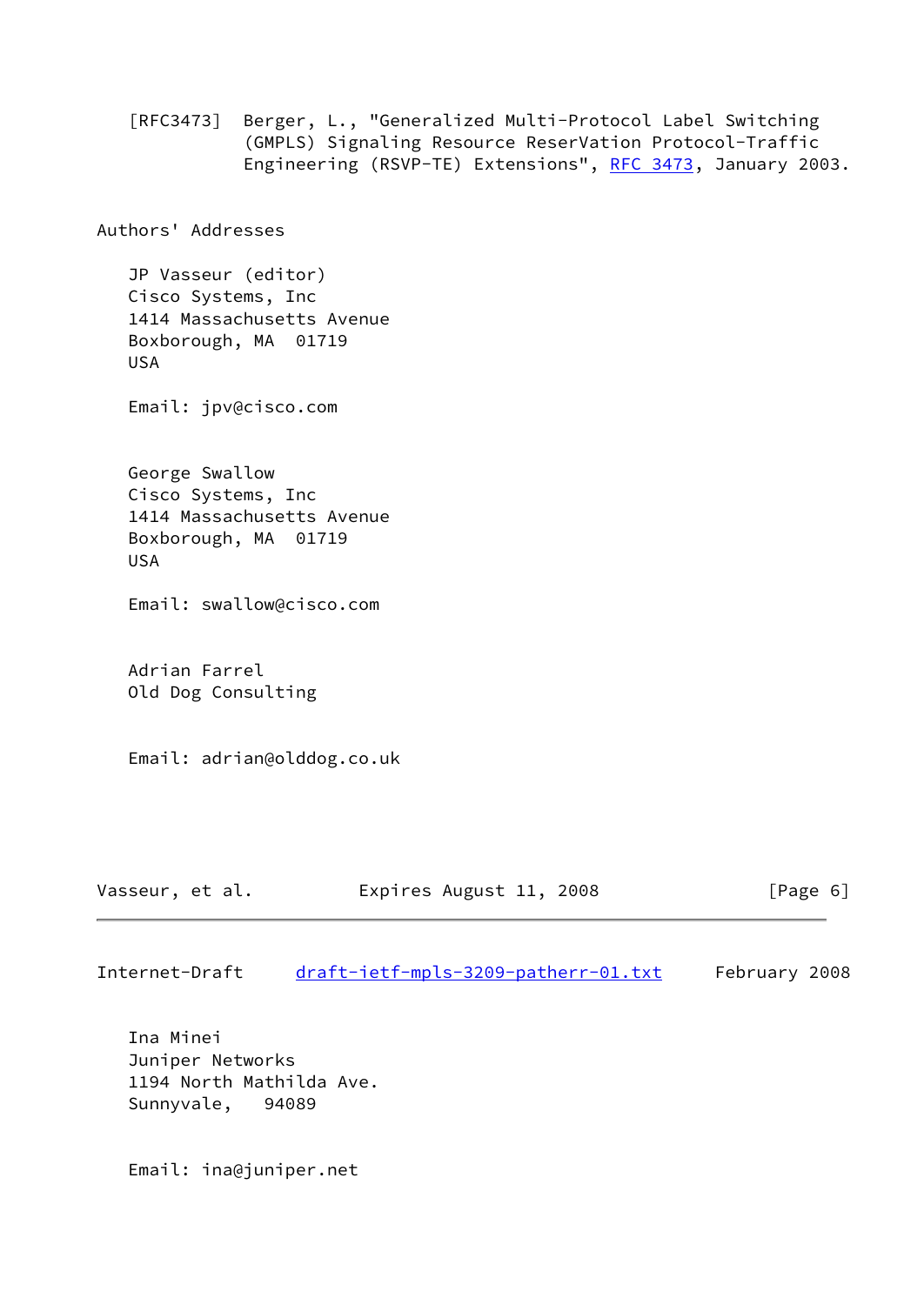Vasseur, et al. **Expires August 11, 2008** [Page 7]

<span id="page-7-0"></span>Internet-Draft [draft-ietf-mpls-3209-patherr-01.txt](https://datatracker.ietf.org/doc/pdf/draft-ietf-mpls-3209-patherr-01.txt) February 2008

Full Copyright Statement